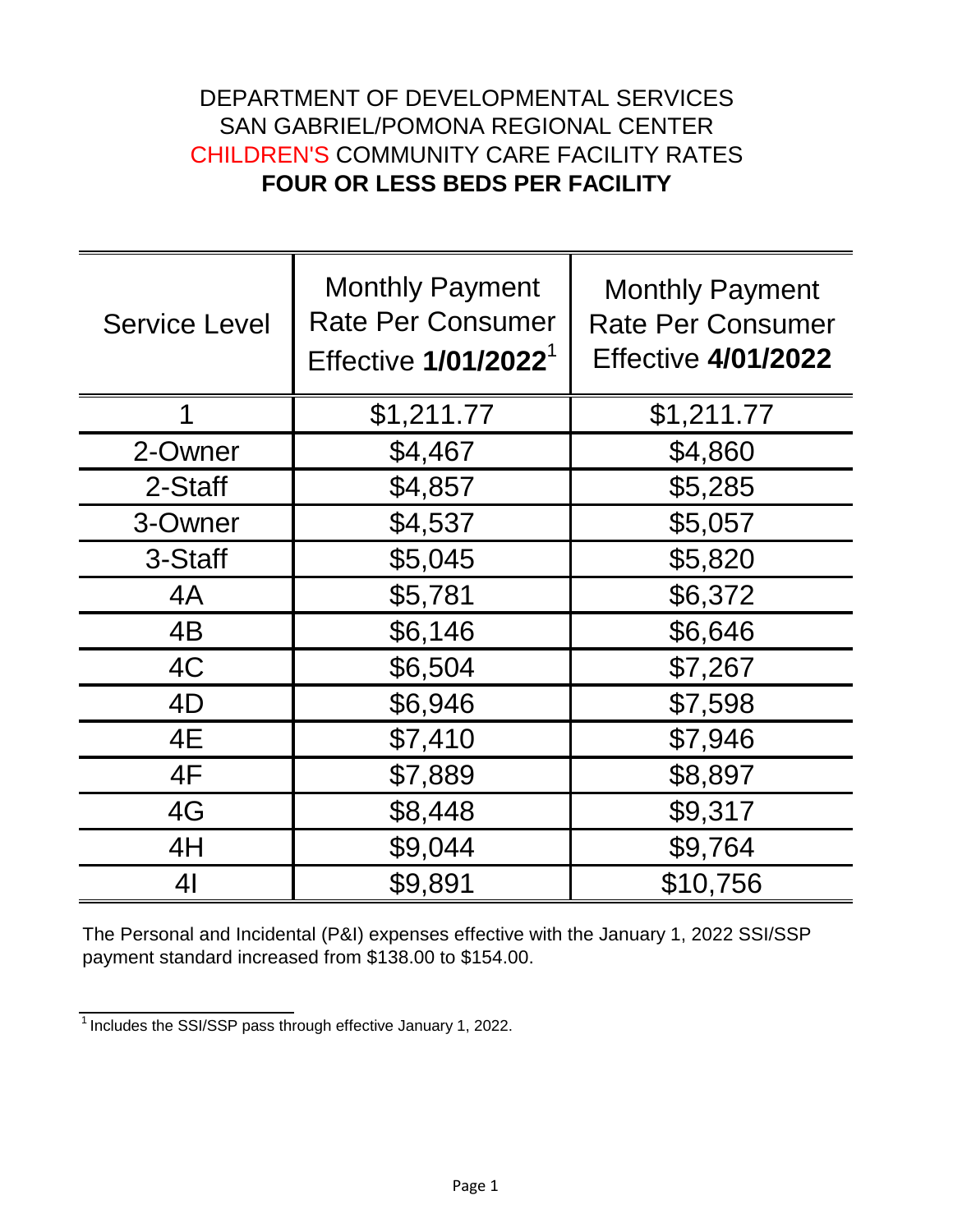## DEPARTMENT OF DEVELOPMENTAL SERVICES SAN GABRIEL/POMONA REGIONAL CENTER CHILDREN'S COMMUNITY CARE FACILITY RATES **FIVE OR SIX BEDS PER FACILITY**

| <b>Service Level</b> | <b>Monthly Payment</b><br><b>Rate Per Consumer</b><br>Effective 1/01/2022 <sup>1</sup> | <b>Monthly Payment</b><br><b>Rate Per Consumer</b><br><b>Effective 4/01/2022</b> |
|----------------------|----------------------------------------------------------------------------------------|----------------------------------------------------------------------------------|
| 1                    | \$1,211.77                                                                             | \$1,211.77                                                                       |
| 2-Owner              | \$3,095                                                                                | \$3,526                                                                          |
| 2-Staff              | \$3,377                                                                                | \$3,833                                                                          |
| 3-Owner              | \$3,696                                                                                | \$4,331                                                                          |
| 3-Staff              | \$4,060                                                                                | \$4,886                                                                          |
| 4A                   | \$4,645                                                                                | \$5,324                                                                          |
| 4B                   | \$4,985                                                                                | \$5,579                                                                          |
| 4C                   | \$5,324                                                                                | \$6,213                                                                          |
| 4D                   | \$5,720                                                                                | \$6,510                                                                          |
| 4E                   | \$6,163                                                                                | \$6,843                                                                          |
| 4F                   | \$6,612                                                                                | \$7,777                                                                          |
| 4G                   | \$7,120                                                                                | \$8,158                                                                          |
| 4H                   | \$7,682                                                                                | \$8,579                                                                          |
| 41                   | \$8,476                                                                                | \$9,562                                                                          |

The Personal and Incidental (P&I) expenses effective with the January 1, 2022 SSI/SSP payment standard increased from \$138.00 to \$154.00.

 $\frac{1}{1}$  Includes the SSI/SSP pass through effective January 1, 2022.